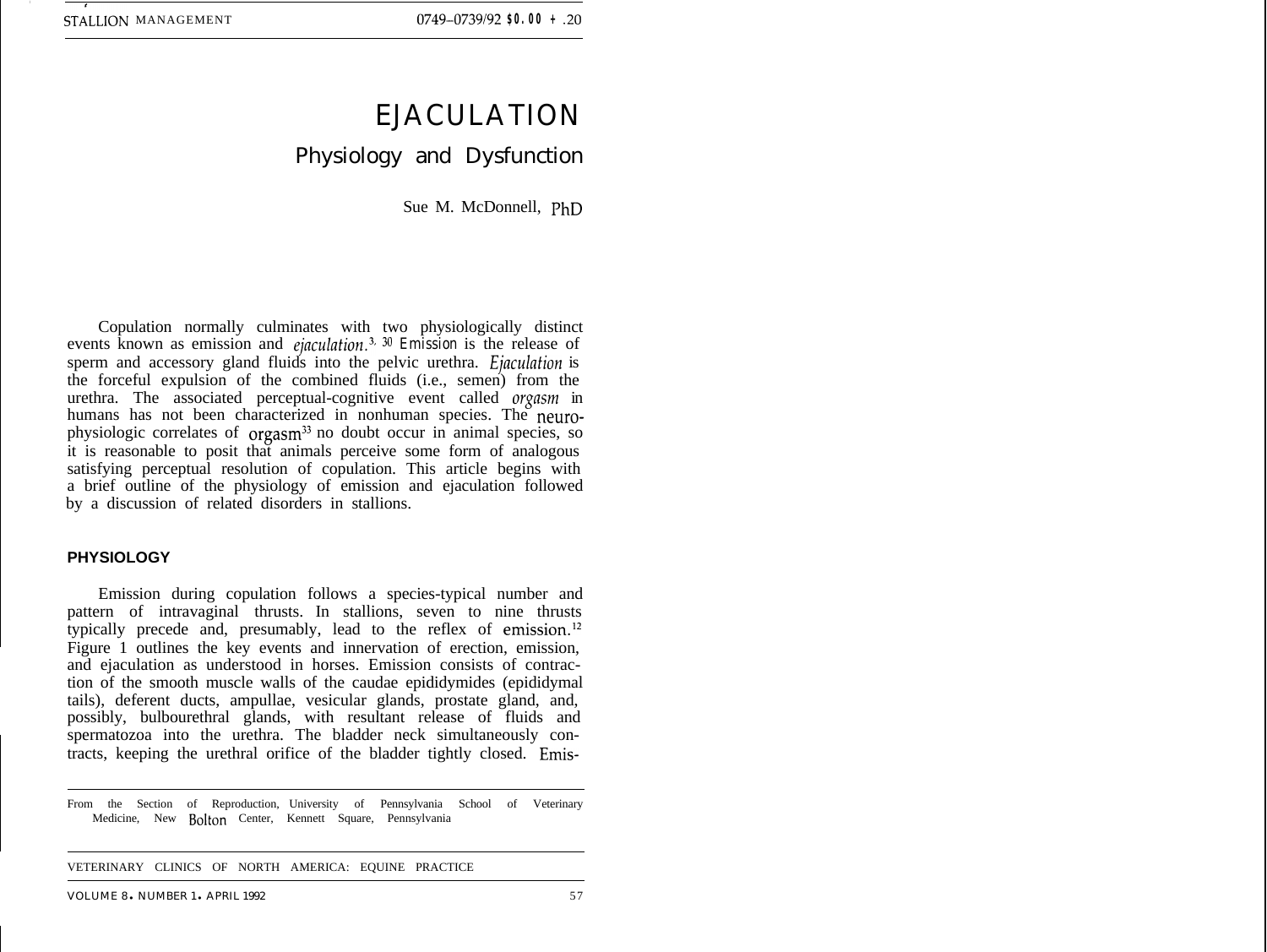sion and bladder neck closure are primarily alpha-adrenergically mediated. The efferent aspect of the emission reflex involves preganglionic sympathetic fibers leaving the lumbosacral segment of the spinal cord, with principal connections in the caudal mesenteric plexus en route to the tubular genitalia. Ejaculation, the forceful expulsion of semen from the urethra, results from rhythmic contractions of the ischiocavernosus, bulbospongiosus, urethralis, and other striated pelvic muscles. Simultaneously, the anal sphincter contracts rhythmically. In the stallion, ejaculation occurs as five to ten jets of semen, each subsequent jet expelled with decreasing pressure, volume, and sperm concentration.  $8$ ,  $32$  During ejaculation, the stallion's tail waves (termed flagging) with each ejaculatory pulse. The reflex of ejaculation is mediated via the pudendal nerve and sacral segment at the spinal cord. It appears that the emission process precedes and plays a role in triggering the ejaculatory reflex.

Emission and ejaculation also occur without copulation, either spontaneously or during self-stimulation, in most mammalian species studied. Men and other primates emit semen while sleeping. This is known as nocturnal emission. Dogs and rodents emit semen on a daily basis, detected as seminal plugs. Stallions exhibit spontaneous erection and movements of the penis called masturbation. Masturbation episodes normally occur at approximately 90-minute intervals in undisturbed horses. <sup>13, 17</sup> However, spontaneous emission or ejaculation of semen appears to be relatively infrequent in all horses studied.<sup>13</sup>

## **DYSFUNCTION**

Specific ejaculatory dysfunction in animals has been defined as ejaculatory disturbance in spite of otherwise normal sexual behavior. In our equine fertility clinic, roughly one quarter of the reproductive behavior cases and consultations have been referred for evaluation of ejaculatory dysfunction **(62** of 250 stallion behavior cases reviewed, McDonnell SM, unpublished data, 19864991). These cases fall principally into five categories of dysfunction, which are summarized in Table 1. The two most common disorders seen have been classic emission and ejaculation failure, and urinary incontinence during ejac-

#### **Table 1.** TYPES OF SPECIFIC EJACULATORY DYSFUNCTION\*

| <b>Dysfunction</b>     | Percentage of Stallions |
|------------------------|-------------------------|
| Anejaculation          | 59                      |
| Urine contamination    | 36                      |
| Premature ejaculation  |                         |
| Azoospermia            |                         |
| Incomplete ejaculation |                         |

ulation. Premature ejaculation, partial ejaculation, and azoospermic ejaculation also have been seen in stallions. These disorders appear to be much less common and are typically transient.

## **Classic Emission and Ejaculation Failure**

Classic anejaculation in horses involves intermittent or continuous failure of emission and ejaculation in spite of normal sexual arousal and persistent mounting and thrusting. In some cases, libido may decline or aberrant sexual behavior may emerge secondary to the ejaculatory disturbance. Typically, persistent anejaculation leads to sour or aggressive behavior as the stallion appears to become frustrated. Some horses eventually lose sexual interest. If the history is not known, these advanced cases are difficult to distinguish from cases of primary libido dysfunction.

## **Urine Contamination of Semen**

In men, bladder neck incompetence is associated with a condition known as retrograde ejaculation.  $10$  Men with this disorder experience the sensation of emission and ejaculation, but the semen travels into the bladder rather than through the urethral orifice. Numerous equine clinics have explored the possibility of retrograde ejaculation in horses, but apparently no cases are known in which significant numbers of sperm have been recovered from the bladder of a stallion. Rather, bladder neck incompetence in horses seems to result in seepage of urine during copulation. Contamination can be slight to gross, and urine can precede, be intermingled with, or follow the semen fractions. In horses with persistent slight contamination, viable semen often can be obtained if the stallion can be encouraged to urinate just prior to breeding, although this will not always solve the problem. In our clinic, we have seen several cases in which intermittent or persistent urine contamination of semen was associated with neurologic hind limb deficiencies.

## **Emission Without Ejaculation**

Emission without ejaculation results in a slow dribbling flow, rather than forceful fractionated expulsion, of semen from the urethral orifice. This condition is most commonly seen in men with spinal injuries. We have not seen a stallion in which this has occurred. Emission without ejaculation is the normal outcome of electrostimulation. As in men and some other domestic species, semen obtained by electrostimulation of the anesthetized equid dribbles from the urethra. The semen also varies in composition from that obtained during copulation, suggesting non-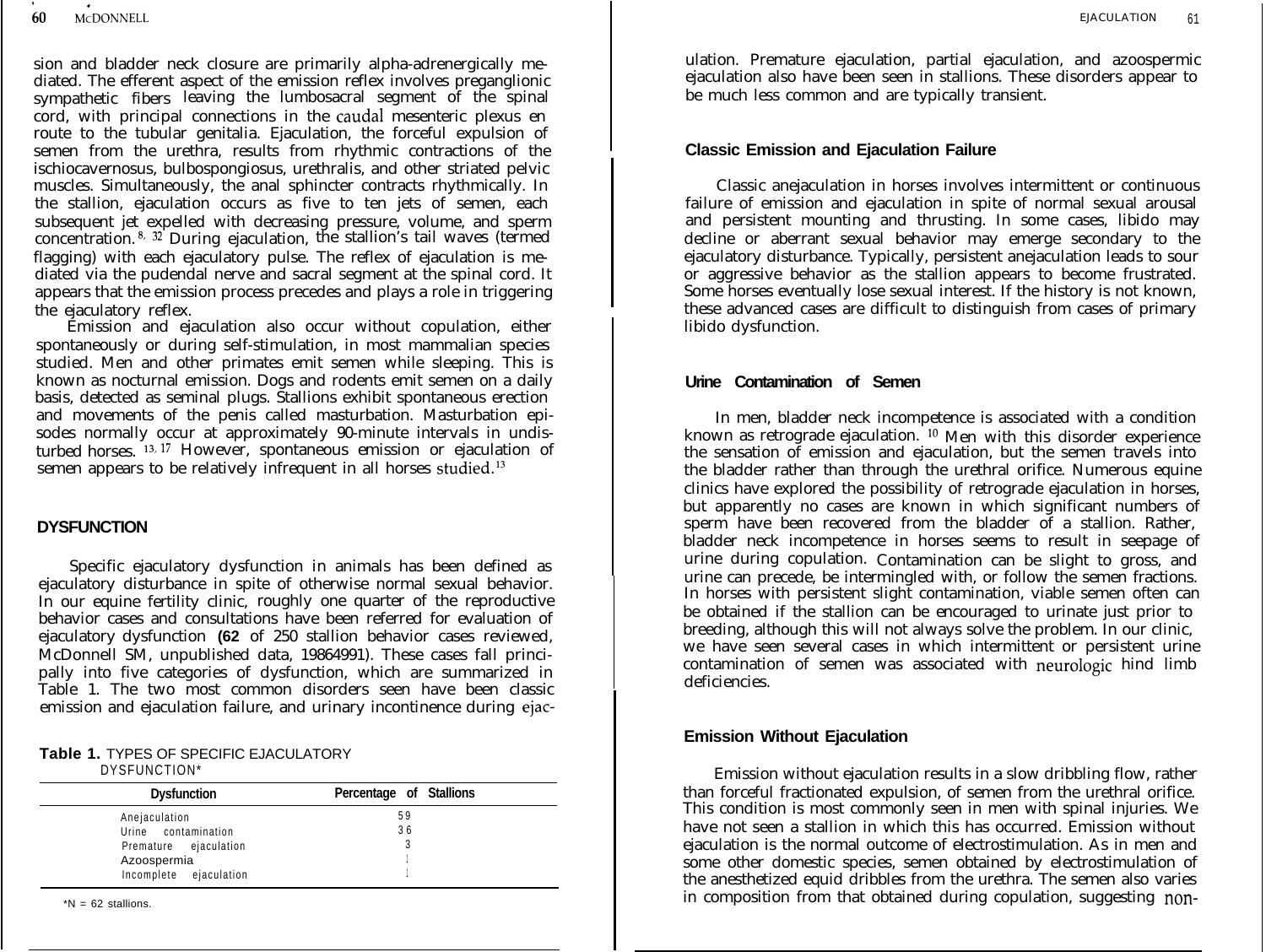



figure 1. Neural and vascular events of sexual response in the horse. **figure 1.** Neural and vascular events of sexual response in the horse.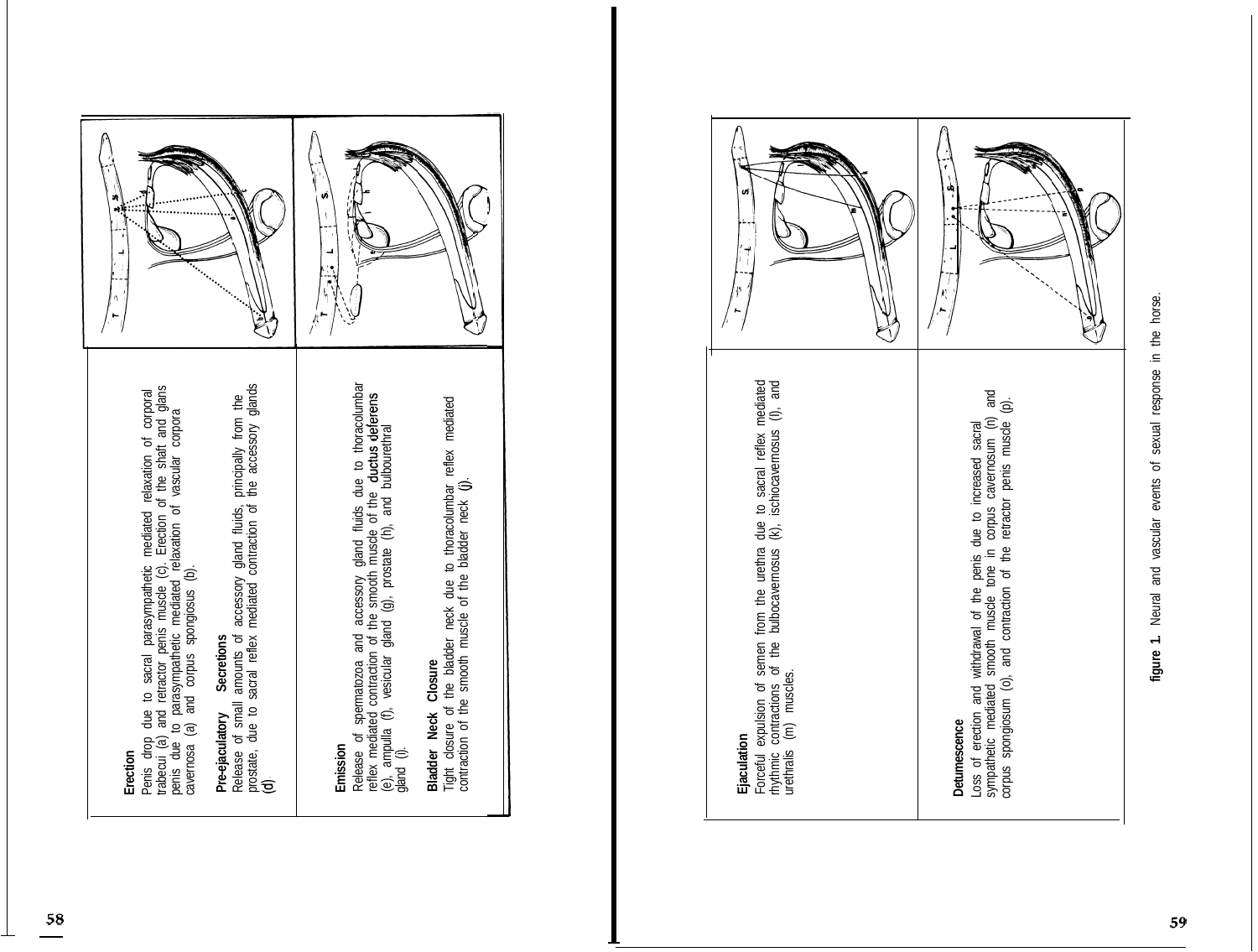physiologic amounts of fluids expressed from the contributing glands. Semen samples obtained by electrostimulation, either in anesthetized or conscious mammals, often have decreased sperm concentration and total sperm number.

## **Azoospermia**

Azoospermia, or semen void of sperm cells, is rare in stallions. Sperm production or maturation problems usually result in oligospermia. Except in the relatively rare occurrence of bilateral defect or occlusion of the deferent ducts or ampullae, azoospermia has not been reported in the stallion.24 In most cases of suspected azoospermia, we have found that the fluid evaluated as semen was actually clear preejaculatory secretions. In stallions with delayed ejaculation or anejaculation, pre-ejaculatory fluid can accumulate to copious quantities in the collection vessel (in excess of 50 mL).

## **Premature Emission and Ejaculation**

Rarely, some stallions seem to have an abnormally low threshold for flaring of the glans penis, emission, and ejaculation. They may ejaculate before adequate insertion. The cause of this condition is not known. Flaring of the glans penis and ejaculation often can be delayed by using cool water for washing the penis and by deflecting the penis ventrallv until insertion.

## **Mounting and Thrusting Deficits**

Emission/ejaculation failure in stallions often is accompanied by signs of musculoskeletal deficits during mounting, insertion, thrusting, or dismount that suggest pain, weakness, or neurologic disorder as the primary problem. Close observation often reveals that the stallion is not thrusting normally or seems distracted or uncomfortable during copulation. Signs suggesting back, hind limb, or urogenital pain during copulation include inadequate coupling of the hindquarters when mounted; failure either to move forward or couple closely to the mare; failure to plant the hind legs firmly and squarely behind the mare; shallow or irregular depth and rhythm of thrusting; and pauses in thrusting, sometimes resting the abdomen on the mare or dangling a hind leg. The stallion may suddenly dismount as though in pain or distracted, often just as ejaculation seems imminent. With repeated mounting, some of these stallions become very tentative and cautious about mounting. Stallions with neurologic disorders typically have difficulty achieving insertion, step on their own hind feet, and are particularly inept at maintaining stability if the mare moves laterally.

Similar awkward or tentative copulatory behavior also is seen in some inexperienced stallions, especially those that seem over-excited in the breeding situation. If these signs are simply a result of inexperience, they usually subside rapidly with successive breedings. If they result from pain or weakness, they usually intensify with the exertion of repeated attempts at breeding.

Examples of physical problems associated with emission/ejaculation failure of this type include degenerative hock disease, back pain, pleuritis, foot abscess, forelimb abrasions typically acquired during training to a dummy mount, stallion ring or associated scarring of the penis, epididymitis, spermatic cord torsion, and testicular or penile lesions. Ejaculatory dysfunction also has been associated with circulatory disease<sup>6</sup> as well as aortic-iliac thrombosis<sup>23</sup> in stallions. Compromised circulation in the hind limbs is manifest by weakness, apparent pain, and incoordination upon exertion. During breeding, performance diminishes during each mount and with each successive mount. Specific signs include "squatty hocks," "camping under" the mare or dummy, and difficulty dismounting. Such stallions often have difficulty in backing up, especially hurriedly, even when not mounted. Emission and ejaculation appear dependent on functional integrity of the accessory glands, tubular genitalia, and the pelvic musculature. Inadequate circulation to these muscles may adversely affect the emission and ejaculation processes.

## **Psychogenic Ejaculatory Dysfunction**

It is not easy to separate organic from psychogenic causes of ejaculatory dysfunction in any species. In stallions, almost all cases of ejaculatory dysfunction sooner or later include behaviors suggesting a psychogenic component to the problem. In some instances, there is good reason to suspect psychogenic pain or anxiety as the primary or exclusive cause of ejaculatory dysfunction. Examples of cases of specific ejaculatory dysfunction with a strong psychogenic component that we have seen include disturbances of ejaculation following an artificial vagina accident in which the stallion was splashed with the hot water, an explosive mount mare incident, an incident when the rubber band holding a condom in place snapped and hit the stallion, and mishandling of the stallion just before ejaculation. Ejaculatory problems also have been associated with slippery breeding shed floors and use of an unstable breeding phantom. In such instances, the horse typicallv continues to go through the motions of copulation but seems distracted and does not ejaculate.

## **THERAPEUTIC APPROACHES**

As with sexual behavior dvsfunction of all types, an open-minded, patient, and creative approach is critical in finding a workable system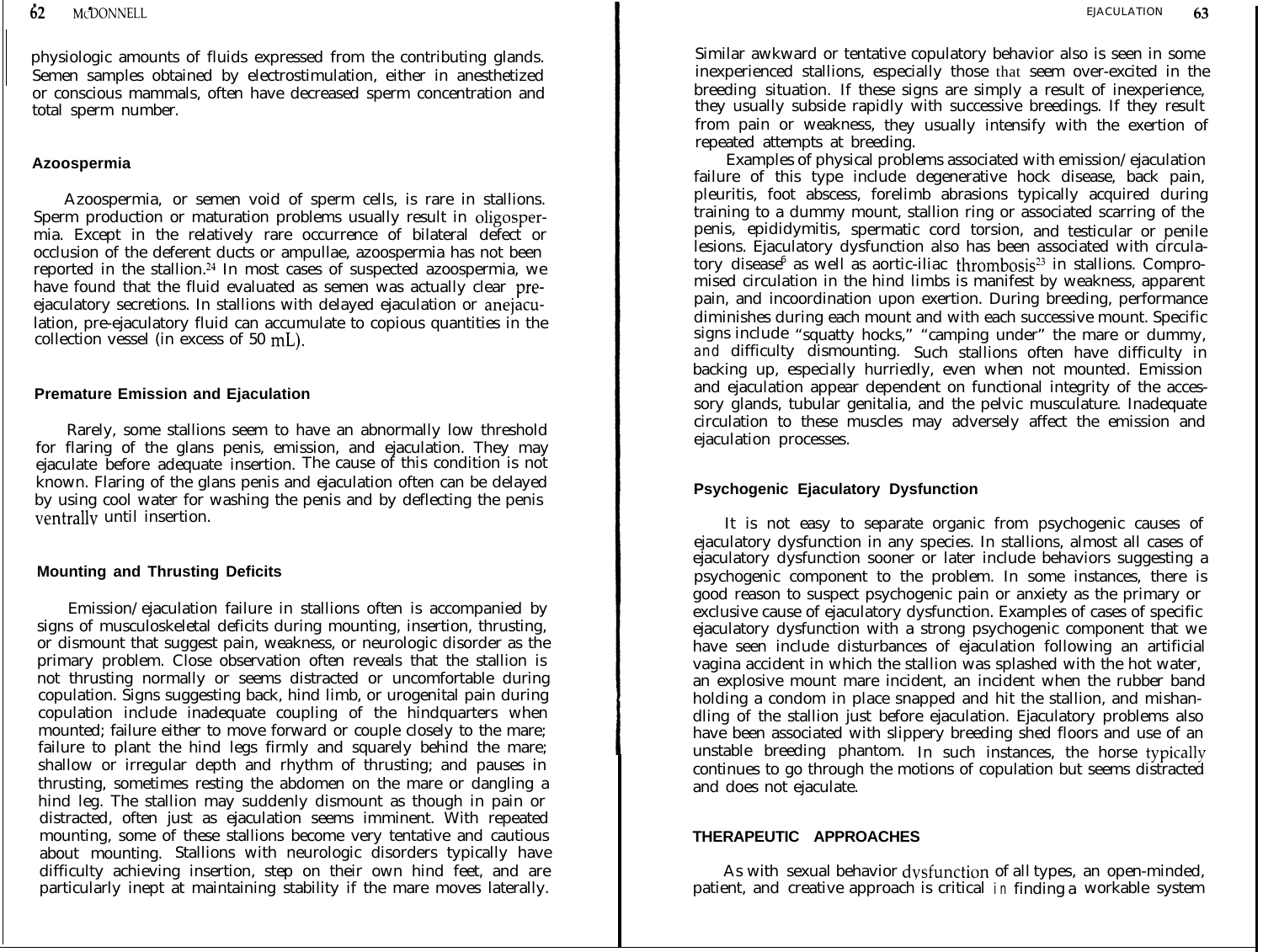$\cdot$  let

to extend the breeding career of a stallion experiencing ejaculatory dysfunction. The importance of the veterinary clinician's coordination of this process can not be overemphasized. A systematic plan of therapy that includes behavioral and, when necessary, pharmacologic aids, with reevaluation after each step, is more likely to ultimately yield success because it will encourage more sustained and patient efforts from the personnel involved and because each modification resulting in improvement can then be specifically identified. Traditional behavior modification techniques should be thoroughly explored before commencing use of pharmacologic aids.

## **Traditional Behavior Modification and Management Aids**

Perhaps the most useful approach to ejaculatory dysfunction of the types described is to manipulate the breeding environment with the goals of (1) achieving maximum arousal of the horse at the time of mount, (2) minimizing pain and accommodating musculoskeletal deficiencies, and (3) providing maximum positive stimulation to the penis. Table 2 outlines specific measures that have in many cases proved helpful in achieving these goals. The article by Love on semen collection techniques elsewhere in this issue describes several techniques that we have used to assist stallions toward ejaculation. It is of clinical significance that neither erection nor mounting is requisite for ejaculation in the horse. With stallions unable to achieve erection because of damage to the corpora cavernosa penis as well as normal stallions allowed to mount with a flaccid penis, ejaculation can be elicited with manual

#### **Table** 2. MANAGEMENT AIDS TO EMISSION AND **EJACULATION**

#### **To enhance sexual arousal**

Provide prolonged teasing under conditions that yield the highest level of arousal Provide natural estrous stimulus and mount mares Minimize distractions in the breeding area Follow an established routine rich with conditioned stimuli Provide encouragement and positive reinforcement

#### **To reduce back and hind limb pain and accommodate musculoskeletal deficiencies**

Provide mount mare of appropriate height

Position mare down-grade from stallion

Provide a dummy mount of ideal size and angle

Collect semen with the stallion standing on the ground (artificial vagina or manual stimulation) Treat pain

Provide lateral support during mount

Ensure good footing (grass or athletic surface)

#### **To increase positive stimulation to the penis**

Establish pressure and temperature of artificial vagina that yield best response Apply hot compresses at the base of penis

stimulation of the base of the penis." Most horses that have difficulty mounting can be taught to ejaculate while standing on the ground, either by use of an artificial vagina or manual stimulation (Fig. 2).<sup>20</sup>

## **Pharmacologic Aids**

Published clinical or experimental trials evaluating pharmacologic manipulation of emission and ejaculation in horses are limited. The bulk of research has involved attempts to enhance emission and ejaculation by enhancing smooth muscle activity. Almost all drugs known to promote or enhance smooth muscle activity have dosedependent positive and negative effects on other aspects of copulatory function and libido. Effects of most available drugs vary considerably among individual stallions. For these reasons, most fertility clinics view pharmacologic aids to ejaculation as most appropriately considered after management aids alone have proved unsuccessful.

## *Classic Adrenergic Agents*

Most regimens for treating ejaculatory dvsfunction are based on selectively enhancing alpha-adrenergic or blocking beta-adrenergic activity, thereby enhancing smooth muscle contractility. Klug<sup>6, 7</sup> davel oped a regimen which involves administration of an Blpha-agonist (Lnorepinephrine, 0.01 mg per kg intramuscularly, 15 minutes before breeding) followed by a beta-antagonist (carazolol, 0.015 mg per kg 10 minutes before breeding). This method was successful in 17 of 24



**Figure** 2. Collection of semen by manual stimulation of the penis in a stallion unable to mount.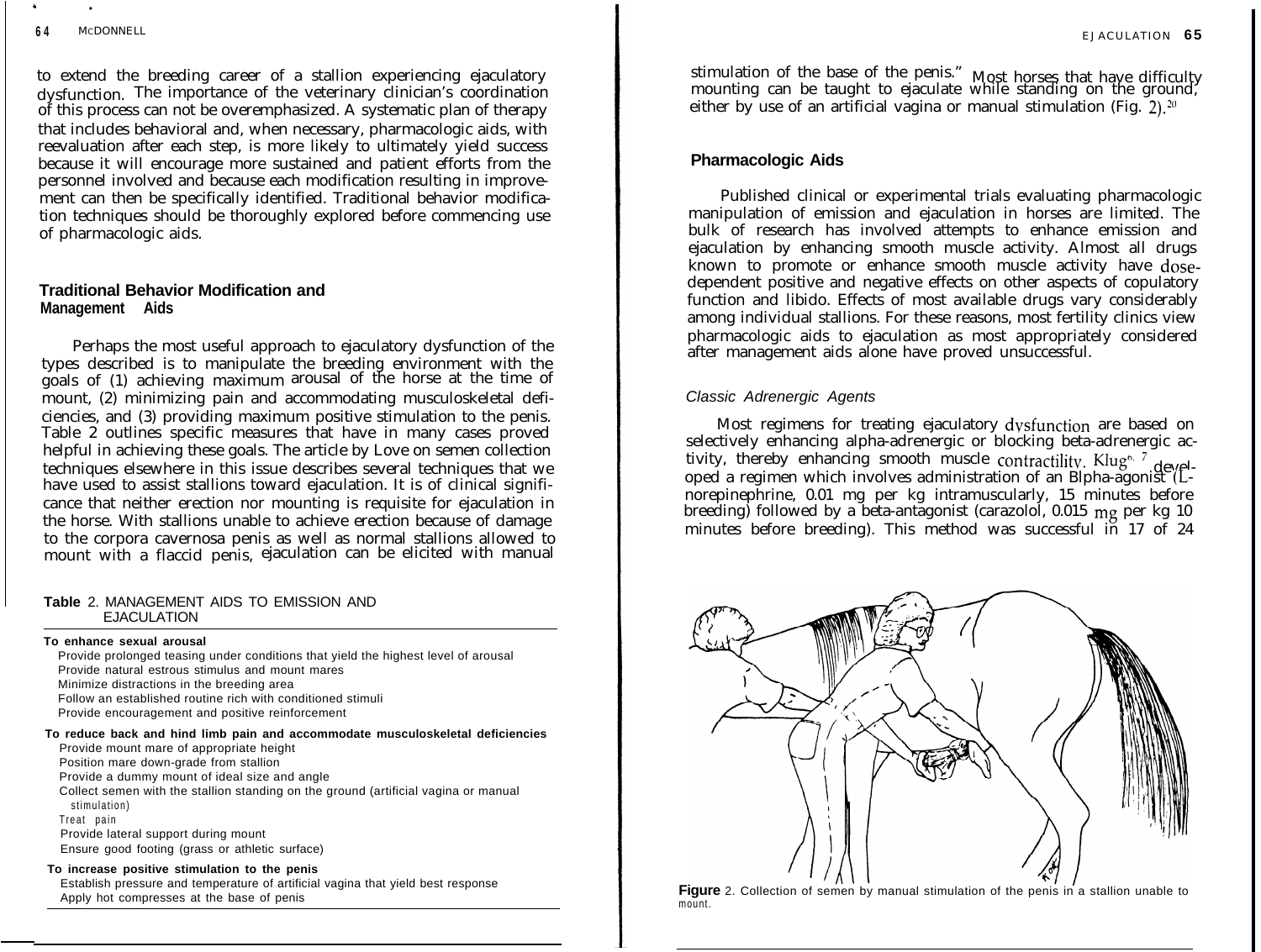\* <sup>w</sup>

stallions suffering ejaculatory failure that had been refractory to management changes and traditional behavior therapy. Both ephedrine sulfate and pseudoephedrine, which directly stimulate alpha- and betaadrenergic receptors as well as causing release of norepinephrine, have been used to enhance ejaculatory function during copulation.<sup>28</sup> The beta-antagonists bunitrolo<sup>129</sup> and propranolol and the alpha-receptor agonist phenylpropanolomine (Kenney RM, unpublished data, 1983) have also been tested. These agents typically have had no effect or improved ejaculation on only one or two occasions for each horse.

We recently have used xylazine to induce ejaculation without copulation in stallions that were unable to mount or to ejaculate during copulation? Xylazine has both alpha,- and alpha,-adrenergic effects, both centrally and peripherally but has been viewed as predominantly promoting alpha,-events.<sup>1</sup> In normal stallions, ejaculation occurs approximately 25% of the time after intravenous injection of 0.66 mg per kg with the horse standing quietly and undisturbed. The ejaculate can be collected in a plastic bag attached over the prepuce by a girth strap, as shown in Figure 3. Similar work to evaluate effects of alphaadrenergic agents on ejaculation during copulation is ongoing in our laboratory.

## *Tricyclic Antidepressants*

Widely used for alleviation of depression, anxiety, and obsessivecompulsive disorders in humans, the tricyclic antidepressant drugs have been known to affect ejaculatory function. Most widely reported are their adverse effects at antidepressant dose-levels.<sup>26</sup> Among the side-effects reported by men treated for depression with these agents



**Figure** 3. Plastic bag attached to belly girth for collection of drug-induced ejaculate.

are delay or failure of emission and ejaculation, emission without ejaculation (semen dribble), ejaculation without emission (dry ejaculation), and retrograde ejaculation (semen into the bladder due to failure of bladder neck closure). Also reported are effects on ejaculation that may indicate enhancement, including spontaneous ejaculation and orgasm associated with yawning<sup>25</sup> or defecation? Treatment of human patients with low doses of tricyclic antidepressants sometimes alleviates delayed ejaculation or anejaculation? The mechanism of action is not clearly understood; however, these compounds and their metabolites promote alpha-adrenergic activity by inhibiting norepinephrine re-uptake.

In horses, imipramine at relatively low doses (500 to 800 mg IV) induces erection and masturbation in both stallions and geldings and also appears to reduce the threshold for ejaculation without copulation in stallions.  $16$  At this dose, the animal is drowsy if undisturbed. Imipramine (100-500 mg orally, b.i.d.) has appeared to enhance ejaculation during copulation in stallions suffering long-term ejaculatory dysfunction (McDonnell SM, unpublished data, 1991). This regimen also has been useful in treating urine spillage into the ejaculate, presumably by enhancing contractility of the bladder neck during emission.

## *Prostaglandins*

In other species, positive effects of prostaglandins, both  $PGF-2_{\alpha}$ , and PGE, on sexual behavior and ejaculation have been demonstrated. In horses, there has been limited studv of the effects of prostaglandins on reproductive behavior. In preliminary work at our facilitv (Sertich PL and Garcia MC, unpublished data, 1982), 0.02 mgikg PGF-2<sub>alpha</sub> administered subcutaneously 2 to 5 minutes before breeding caused muscle weakness that was judged incompatible with safe breeding of the stallion. In other work, stallions treated with similar doses 1 hour before collection of semen apparently exhibited no changes in copulatory behavior.9 During the hour following treatment, some of the stallions were observed to have an extended flaccid penis, and in some cases, fluid was dripping from the penis. In recent preliminary trials at our facility, PGF-2<sub>alpha</sub> at roughly half the dose used in previous studies  $(0.01 \, \text{mg/kg}$  IM) induced spontaneous ejaculation in roughly half of the stallions within 10 minutes following treatment (McDonnell SM, unpublished data, 1991). Erection of the penis occurred at least once within an hour following treatment in all treated animals; however, all ejaculations occurred when the penis was flaccid. Moderate abdominal cramping was seen for up to 1 hour following treatment at this dose.

## *Oxytocin*

Oxytocin has been investigated for its role in copulatorv behavior. In some species, it has been demonstrated that oxvtocin levels rise in association with copulation.; In rats, oxytocin induces a syndrome of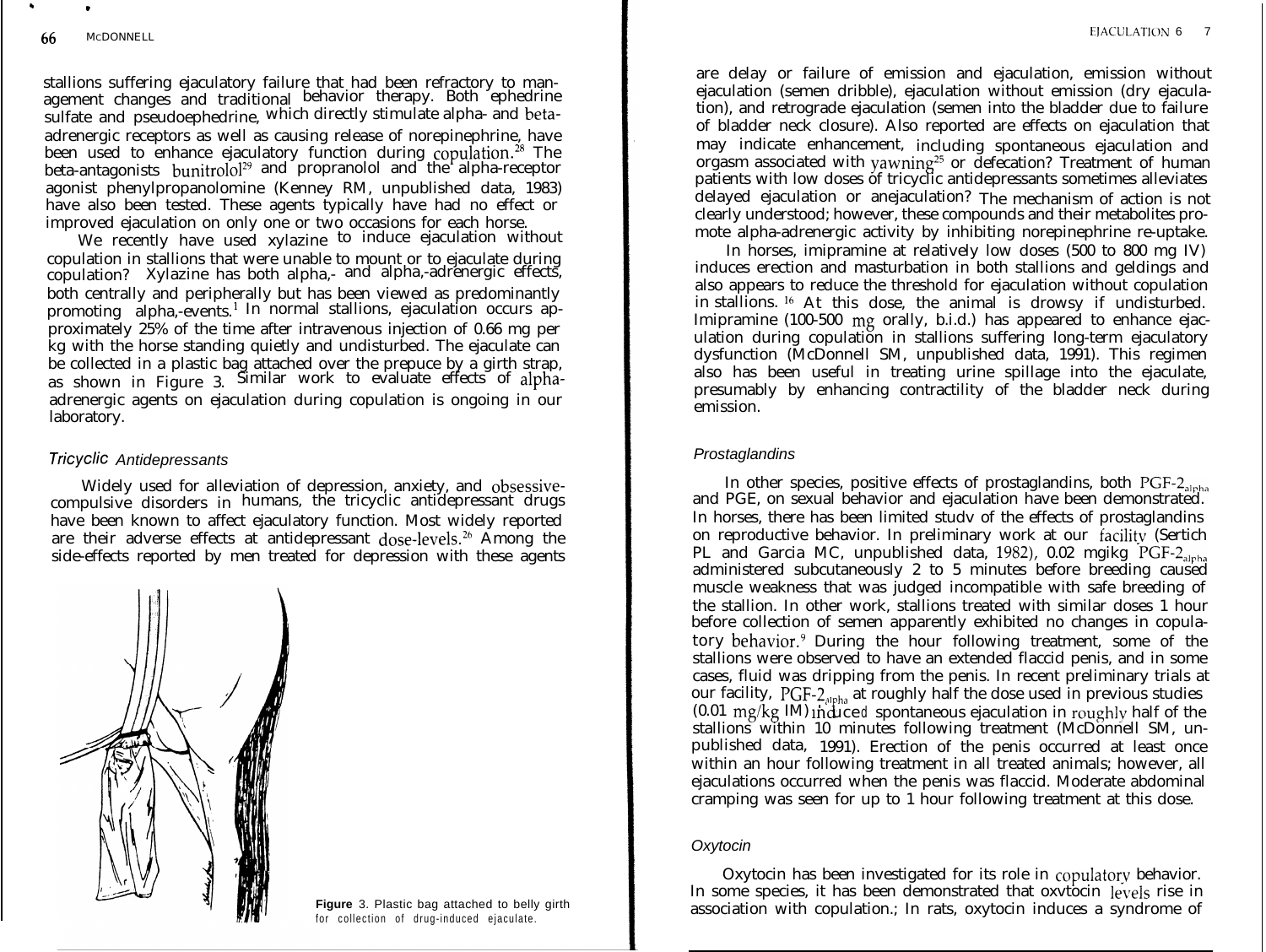vawning and erection in a nonsexual context? Oxytocin treatment has been useful in some horses with occluded ampullae to enhance smooth muscle action in dislodging sperm plugs  $(10-20$  IU IV in a 450-kg horse, administered after ejaculation and massage of the ampullae per rectum, and immediately before the subsequent mount, repeating the protocol until an ejaculate free or nearly free of headless sperm is obtained; Kenney RM, unpublished data, 1991). In recent preliminary work (McDonnell SM, unpublished data, 1991), we have been unable to demonstrate enhanced ejaculatory function of normal stallions during breeding or without copulation using oxytocin treatments across a broad dose range  $(0.05 \text{ to } 0.40 \text{ IU/kg}).$ 

## *Anxiolytics, Analgesics, Gonadotropin-releasing Hormone, and Testosterone*

In cases of ejaculatory dysfunction, agents that enhance overall arousal often help the horse achieve ejaculation. These include anxiolytic agents. The most thoroughly evaluated for this purpose is diazepam.  $18$ ,  $19$  We use 0.05 mg/kg (20 mg maximum dose) administered slowly intravenously 5 to  $\tilde{7}$  minutes before breeding.

If physical pain that may be interfering with sexual arousal or copulatory function is suspected, we typically begin a regimen of pain medication. Phenylbutazone treatment (l-2 g orally b.i.d. for at least 10 days) often results in marked improvement within 10 to 14 days. We find it important to continue treatment for at least 5 to 10 days before evaluating efficacy. In a recent study,<sup>22</sup> we found no adverse effects of a 30-day course of phenylbutazone treatment (1 g orally b.i.d.) on semen of stallions. Acupressure, acupuncture, massage, and chiropractic techniques also have been useful in extending the breeding life of some stallions with back pain.

Gonadotropin-releasing hormone (GnRH) has been shown to enhance male sexual behavior via increased circulating testosterone as well as by extra-endocrine (possibly direct central nervous system) effects on sexual behavior? <sup>27</sup> We have found a regimen of 50  $\mu$ g GnRH (Cystorelin, CEVA, Overland Park, KS) administered subcutaneously 2 hours and again 1 hour before breeding can "super-arouse" most stallions. This regimen is typically associated with a doubling of resting testosterone levels.

Testosterone and other androgens have been used to increase sexual interest and arousal, although their use in breeding stallions is controversial because high levels of androgens impair spermatogenesis.15 In our experience, administration of small amounts of testosterone (testosterone propionate in oil, 50 to 200  $\mu$ g/kg, SC every other day) is effective in increasing arousal and apparent genital sensitivity in some cases. We monitor circulating levels of testosterone every other day so as not to exceed levels of 4 ng/mL. Androgen treatment can be discontinued, at least temporarily, after the stallion begins to ejaculate regularly. We have used androgen treatment conservatively and have not maintained a stallion on it for an entire breeding season.

## SUMMARY

In summary, important events of ejaculation include emission of sperm and the accessory gland fluids into the urethra, simultaneous closure of the bladder neck, and forceful ejaculation of the combined semen through the urethra. Emission and bladder neck closure are primarily alpha-adrenergically mediated thoracolumbar svmpathetic reflex events with supraspinal modulation. Ejaculation is a sacralspinal reflex mediated by the pudendal nerve. In stallions, the most common ejaculation disorders are emission and ejaculation failure, and urine , contamination of semen. Rare disorders are azoospermia and premature ejaculation. In a large percentage of cases, anejaculation appears to be a result of musculoskeletal disorders or to be psychogenic in nature rather than attributable to specific ejaculatory dysfunction.

Traditional therapeutic approaches for accommodating deficits can extend the breeding life of many stallions. Pharmacologic aids may be useful.

## **References**

- 1. Adams HR: Adrenergic and anti-adrenergic drugs.  $\eta_1$  Booth NH, McDonald LE (eds): Veterinary Pharmacology and Therapeutics, ed 6. Ames, Iowa State University Press, 1988, p 91
- 2. Argiolas A, Melia MR, Gessa GL: Oxvtocin: An extremelv potent inducer of penile erection and yawning in male rats. Eur J Pharmacol 130:265, 1986
- 3. Benson GS: Male sexual function: erection, emission, and ejaculation.  $\ln 1$  Knobil E, Neil1 JD (eds): The Physiology of Reproduction. New York, Raven, 1988, p **1121**
- 4. Breier A, Ginsberg EM, Charney DS: Seminal emission induced by tricyclic antidepressant. Am J Psych 141:610, 1984
- 5. Carmichael MS, Humbert R, Dixen J, et al: Plasma oxytocin increases in the human sexual response. J Clin Endocrinol Metab 64:27, 1987
- 6. Klug E: Ejaculatory failure.  $\eta_1$  Robinson NE (ed): Current Therapy in Equine Medicine-2. Philadelphia, WB Saunders, 1987, p 562
- 7. Klug E, Deegan E, Lazarz 8, et al: Effect of adrenergic neurotransmitters upon the ejaculatory process in the stallion. J Reprod Fertil Suppl 32:31, 1982
- 8. Kosiniak K: Characteristics of the successive jets of ejaculated semen of stallions. J Reprod Fertil Suppl 23:59, 1975
- 9. Kreider JL, Ogg WL, Turner JW: Influence of prostaglandin F-2alpha on sperm production and seminal characteristics of the stallion. Prostaglandins 22:903, 1981
- 10. Lakin MM: Diagnostic assessment of disorders of male sexual function.  $\ln$  Montague DK (ed): Disorders of Male Sexual Dysfunction. Chicago, Yearbook Medical, 1988, p 2 6
- 11. Love CC, McDonnell SM, Kenney RM: Manually assisted ejaculation in a stallion with erectile dysfunction subsequent to paraphimosis. J Am Vet Med Assoc, in press
- 12. McDonnell SM: Reproductive behavior of the stallion. Vet Clin North Am Equine Pract 3:535, 1986
- 13. McDonnell SM: Masturbation in equids. Proc AAEP 35:567, 1990
- 14. McDonnell SM, Diehl NK, Garcia MC, et al: Gonadotropin releasing hormone (GnRH) affects precopulatory behavior in testosterone-treated geldings. Physiol Behav 45:145, 1989
- 15. McDonnell SM, Garcia MC, Kennev RM: Pharmacological manipulation of sexual behaviour in stallions. J Reprod Fertil Suppl 35:45, 1987
- 16. hlcDonnel1 SM, Garcia MC, Kenney RM, et al: Imipramine-induced erection, masturbation, and ejaculation in male horses. Pharmacol Biochem Behav 27:1&7, 1987